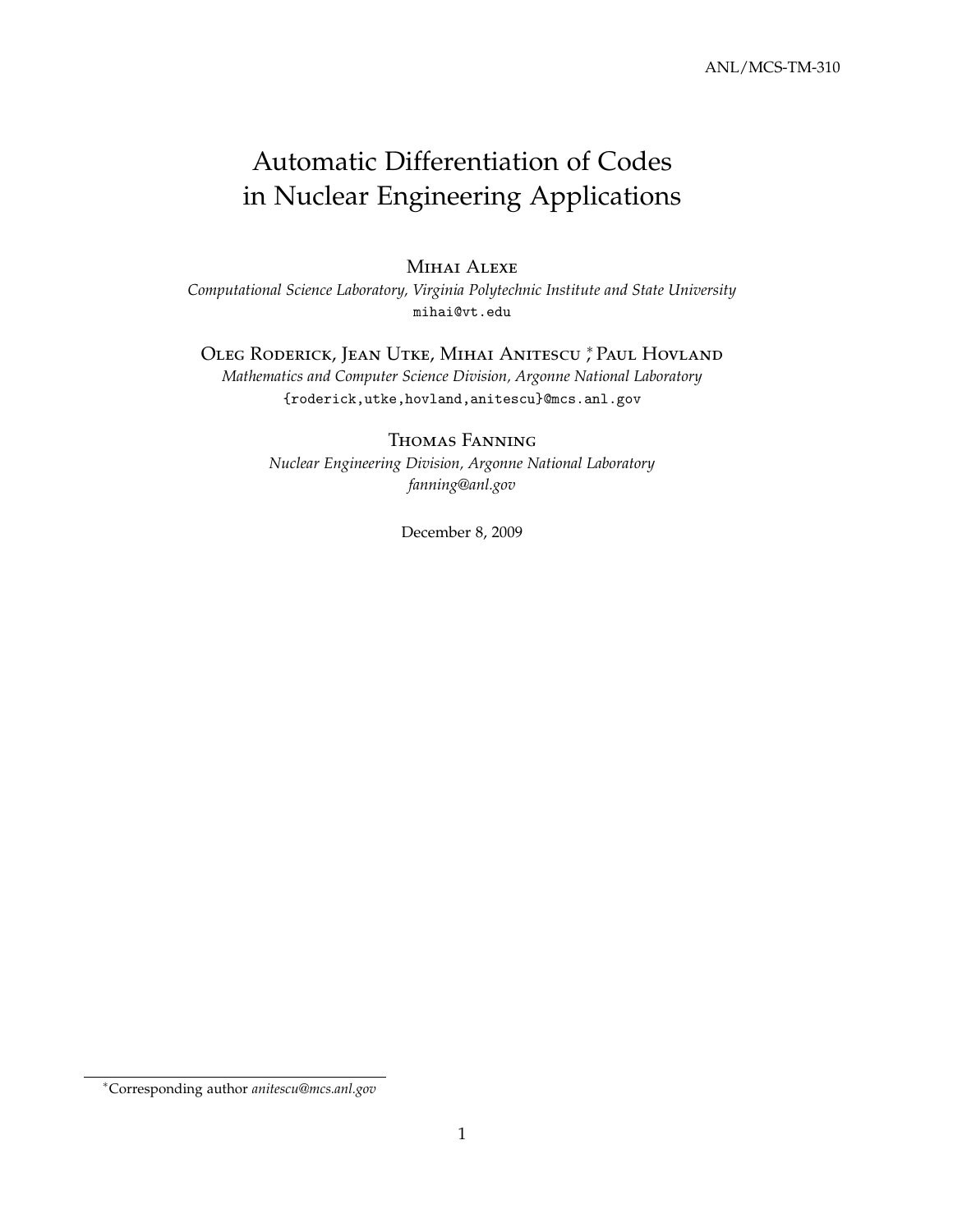| <b>Contents</b> |
|-----------------|
|-----------------|

| Abstract<br>3           |                                           |                           |    |  |  |  |  |
|-------------------------|-------------------------------------------|---------------------------|----|--|--|--|--|
| 1                       |                                           | Introduction              | 3  |  |  |  |  |
| 2                       |                                           | Motivation                | 4  |  |  |  |  |
| 3                       |                                           | Automatic differentiation | 5  |  |  |  |  |
|                         | 3.1                                       |                           | 8  |  |  |  |  |
|                         | 3.2                                       |                           | 8  |  |  |  |  |
|                         | 3.3                                       |                           | 9  |  |  |  |  |
|                         | 3.4                                       |                           | 9  |  |  |  |  |
| Code preprocessing<br>4 |                                           |                           |    |  |  |  |  |
|                         | 4.1                                       |                           | 10 |  |  |  |  |
|                         | 4.2                                       |                           | 11 |  |  |  |  |
|                         | 4.3                                       |                           | 11 |  |  |  |  |
|                         | 4.4                                       |                           | 11 |  |  |  |  |
|                         | 4.5                                       |                           | 12 |  |  |  |  |
| 5.                      | Code postprocessing<br>12                 |                           |    |  |  |  |  |
| 6                       | Checking for derivative correctness<br>13 |                           |    |  |  |  |  |
| 7                       | Conclusions                               |                           |    |  |  |  |  |
|                         | Acknowledgments<br>15                     |                           |    |  |  |  |  |
|                         | References<br>16                          |                           |    |  |  |  |  |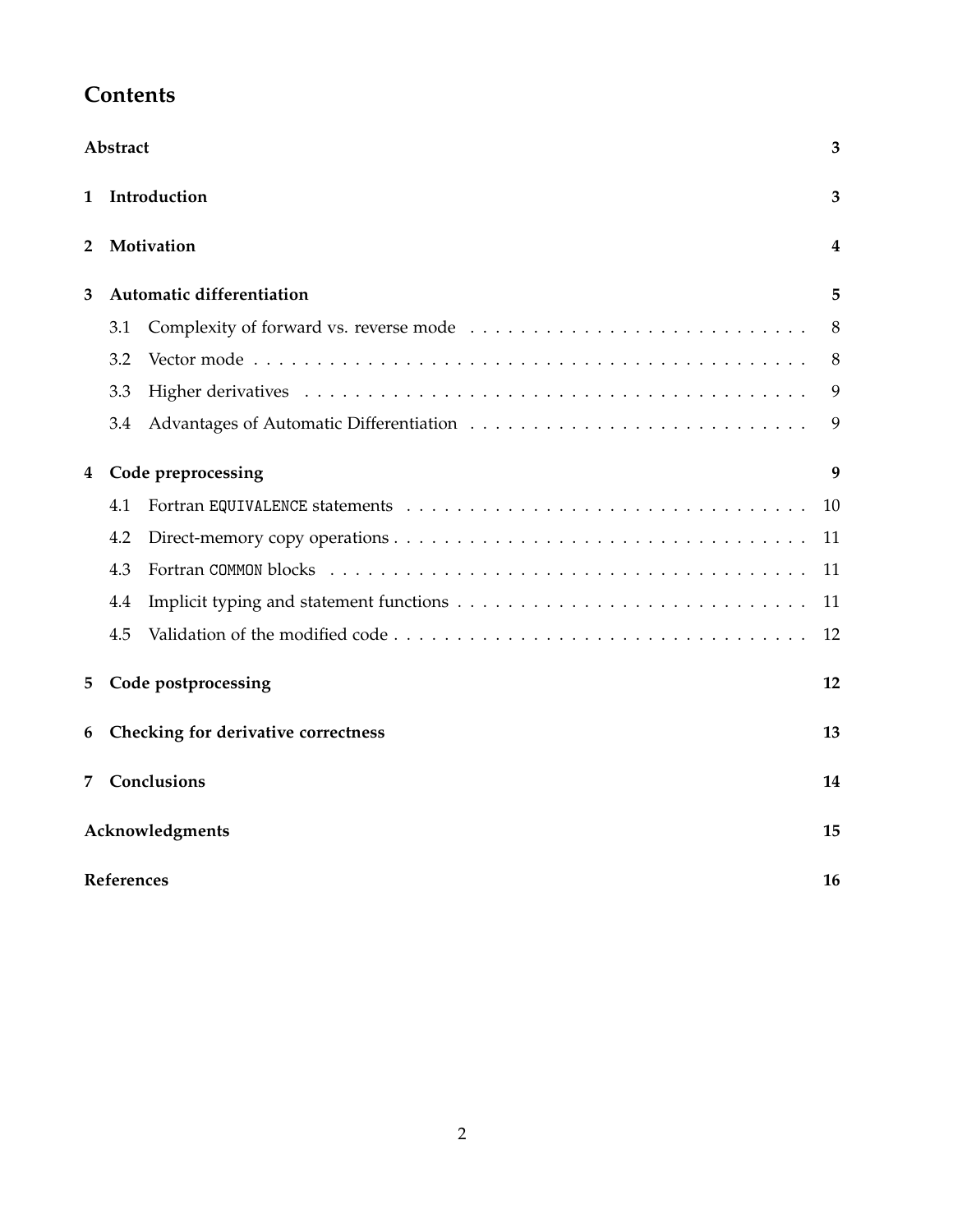#### **Abstract**

We discuss our experience in applying automatic differentiation (AD) to calculations in nuclear reactor applications. The document is intended as a guideline on how to apply AD to Fortran codes with significant legacy components; it is also a part of a larger research effort in uncertainty quantification using sampling methods augmented with derivative information. We provide a brief theoretical description of the concept of AD,explain the necessary changes in the code structure, and remark on possible ways to deal with non-differentiability. Numerical experiments were carried out where the derivative of a functional subset of the SAS4A/SASSYS code was computed in forward mode with several AD tools. The results are in good agreement with both the real and complex finite-difference approximations of the derivative.

**Keywords** Automatic Differentiation, Fortran 77, Nuclear Engineering, Derivative, Gradient

**AMS Subject Classification** 58C20,56G05

# **1 Introduction**

In this report, we discuss our ongoing work in applying automatic differentiation (AD) [14] to calculations with the nuclear reactor simulation code MATWS. The MATWS computer program has been compiled as part of an application library. It combines the point-kinetics module from the SAS4A/SASSYS computer code with a simplified representation of a reactor heat-removal system. A description of the underlying mathematical model is available, but the complete process of obtaining the numerical solution is documented only in the code comments, and sparsely at that. MATWS was used, in combination with another simulation tool, GoldSim, to model unprotected loss-of-heatsink, loss-of-flow and transient-overpower accidents [21].

This document is intended as a guideline on how to apply AD to Fortran codes that contain legacy components. It is also part of a larger research effort in uncertainty quantification using sampling methods augmented with derivative information [23, 24]. We provide a brief theoretical description of the concept of AD, note what AD software is available, explain the necessary changes in the code structure, and remark on possible ways to deal with nondifferentiability.

To date, we have resolved the basic issues of compatibility of the code with AD tools. We have obtained derivative values using different AD tools that agree with each other, with the estimates obtained by finite differences, and with the results given by the complex differentiation approach (a technique closely related to forward-mode differentiation [20]).

Ideally, human participation in the automatic differentiation process should be limited to identifying the dependent and independent variables of interest and to debugging the code that produces derivatives, at its compilation stage. In practice, we cannot claim this smooth process as an operational norm, nor claim that every partial derivative of every output of interest can be easily computed and validated. Even after significant development efforts, there may still be unresolved implementation issues related to nondifferentiability, incomplete convergence of iterative procedures, or magnitudes of variables small enough to be comparable to numerical error of the AD process. We find, however, that we can obtain derivatives for the variables of physical interest.

Currently, the differentiation of MATWS can be performed in the forward (or direct) mode, that is, by the chain rule following the flow of the code. The reverse (or adjoint) mode of differentiation, which constructs the chain rule by reversing the control flow, is also available. The significant differ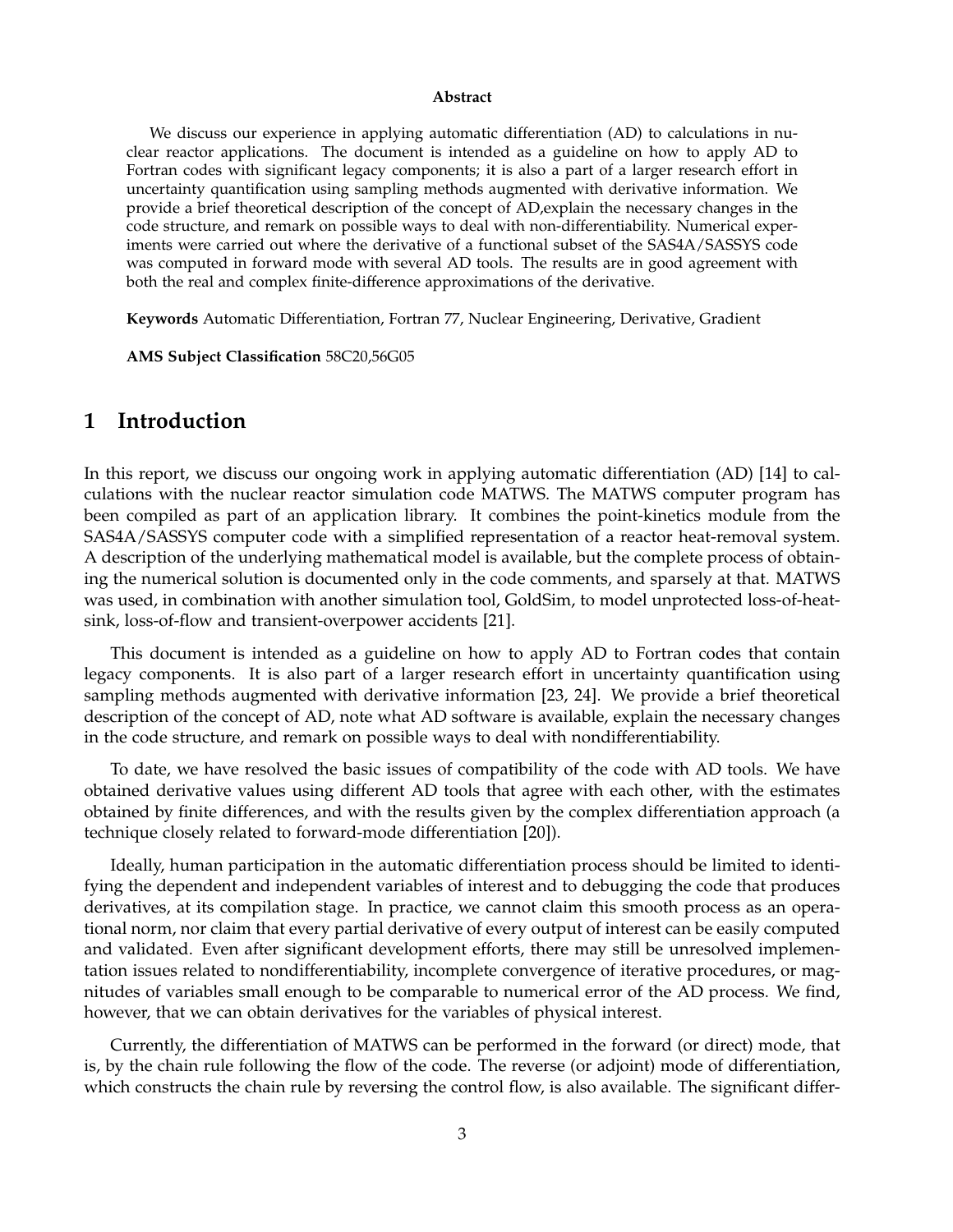ences between the two modes will be explained in more detail in Section 3. For now, we note that one run of the direct mode computation can produce partial derivatives of all outputs with respect to a single input. The reverse mode computation yields derivatives of a single output with respect to all inputs. Direct mode calculations are useful for factor importance analysis and construction of linear approximations of the model response. For applications with many control variables, the reverse mode AD is significantly more economical than both finite differences and forward-mode AD. For our existing work in uncertainty quantification of nuclear reactor simulations, computationally inexpensive adjoint differentiation may in fact be required. This general need for adjoint derivatives, based on our wider research interests, motivates the current stage of our project. However, our recent progress in performing differentiation in the adjoint mode is not discussed here because of the specialized and technical nature of the current work. We note only that the issues that need to be overcome have more to do with selection of optimal programming practices than with fundamental difficulties in applying automatic differentiation.

Because the subject of automatic differentiation is relatively new, the set of available complex examples is limited. One can intentionally write code that deceives AD tools, and the methodology for detecting such code is only in its development stages. Moreover, not all of the existing regularly developed code can be passed through AD tools: some data and control structures are unacceptable and have to be rewritten. doing so is particularly difficult with nuclear reactor simulation codes that may be written using older programming practices, only sparsely commented, and in many senses untouchable (i.e., modifications to the code must be minimal, and the mathematical structure cannot be modified because of the risk of compromising validity of the results). The question of how much code should be read and modified by a specialist implementing AD is largely open. In addition, adjoint differentiation is always harder to implement, and not all of the available AD packages have adjoint capability.

In view of the preceding remarks, we state that the primary goal of the work accomplished so far was to see whether AD can be performed at all. A current goal is to see whether AD can be performed at low computational cost. A major part of the development effort has gone into discovering and resolving implementation issues. For the next large example, we expect greater development efficiency, as well as a closer examination of how to achieve high numerical accuracy and how to restructure the code for optimal AD performance.

# **2 Motivation**

Unlike a set of physical observations of the model, with sensitivities and parameter dependencies available only by statistical inspection, a simulation code is a sequence of analytic, explicit steps, open to guided or automatic examination. The analysis of performance of a numerical model can be done using a combination of statistical tools and examination of the algorithm.

Significant results with AD have been reported with fluid dynamics, aerodynamics, geophysical data assimilation and computational chemistry codes [2, 4, 3, 12, 17, 27]. To the best of our knowledge, this work is a first attempt to differentiate a nuclear reactor code with significant legacy components. The issues that arose when differentiating, and their solution, are of interest to both nuclear engineers and the computational scientists developing automatic differentiation software. We are actively collaborating with the OpenAD development group, our goal being to make the next releases of the tool applicable to a wider range of computational codes.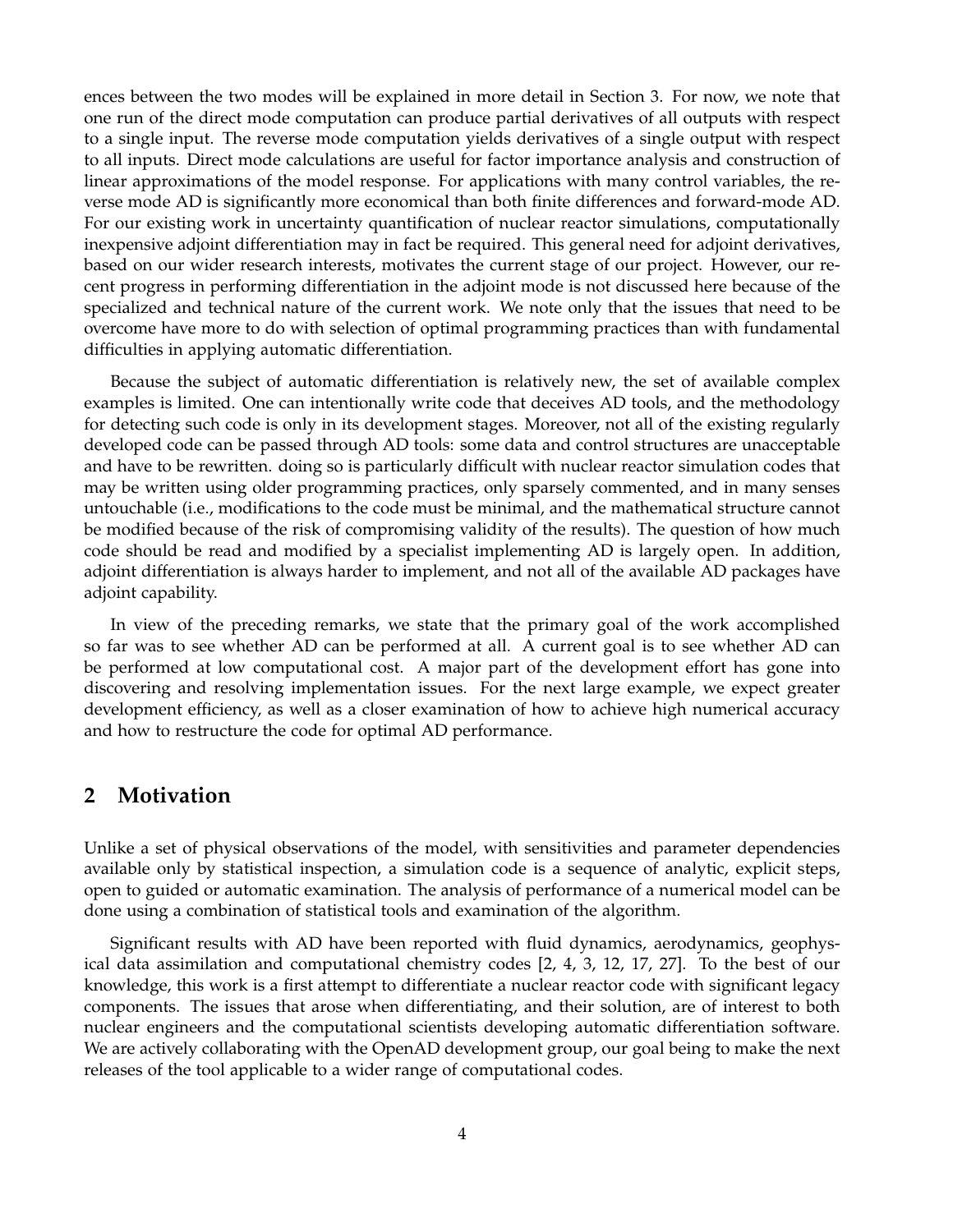Our ongoing work is also a part of a larger effort to improve on the existing practices of uncertainty quantification, verification, and validation (i.e., estimation of likely variation in the numerical model outputs, comparison of the model performance with the design and experimental data) of numerical models of nuclear engineering, with applications to new code licensing and safety analysis. An important part of the model factor analysis is the efficient computation of model output derivatives with respect to inputs. Obvious uses of derivative information include estimating the model response to change in the inputs by linear approximation and ranking inputs by importance for model complexity reduction.

In addition, derivative information was used to improve the efficiency of newly developed approach to uncertainty quantification [23, 24]. We used the fact that model response can be estimated by a high-quality polynomial interpolation; that is, any calculation  $y = F(x)$  where F is a complicated, possibly implicit procedure, can be approximated by an explicit formula  $y \approx P(x)$ , where P is a (high-order, multivariable) polynomial function on the (selected group of) inputs. The polynomial approximation is fitted by collocation based on a sample of inputs  $x_i$  and corresponding outputs  $y_i = P(x_i)$ . Each sample requires a full model run. If the gradient of the output is available at a fraction of the cost of computing the output, the approximation is also fitted to  $\nabla_x y_i = \nabla_x P(x_i)$ , effectively allowing the use of much fewer sample points and achieving higher quality of approximation. In our previous work, we demonstrated that for a simplified, generic model of the nuclear reactor core, this approach to uncertainty quantification is more precise than linear approximation, as well as computationally less expensive and providing greater analysis capacity than large-scale Monte Carlo sampling; more details are available in [23]. Applying the approach to a more complex simulation code is a logical next step.

The long-term goal is to be able to differentiate simulation codes of complexity close to SAS/SASSYS [6, 22]. As far as we know, it is possible in principle but requires substantial development efforts. We hope to develop most of the required methodology using the example of MATWS.

# **3 Automatic differentiation**

Automatic (algorithmic) differentiation (AD) [14] is a technique to evaluate derivatives of functions defined by computer programs. The internal workings of AD are based on the fundamental observation that any function implemented in a computed program, regardless of its complexity, can be viewed as a finite sequence of elementary operations involving one or two arguments. Examples of such operations are assignment, addition, division, and other nonlinear elemental functions such as sin or exp, whose derivatives are known.

The first step in using AD is to identify the interesting inputs and outputs for the program, namely, the control and objective variables. For example, we chose for MATWS to compute the partial derivatives of the coolant, structure, and cladding temperatures (the objectives) with respect to various reactivity coefficients (inputs or control variables). In the text of the code, the chosen outputs of interest are

*TCOOL*, *TCLAD*, *TSTRU*, *TFUEL*,

representing coolant, cladding, structure, and fuel temperature, respectively. The chosen inputs (corresponding to physically significant sources of uncertainty) are

*ALFARD*, *ALFACR*, *ALFAEX*, *ALFADP*,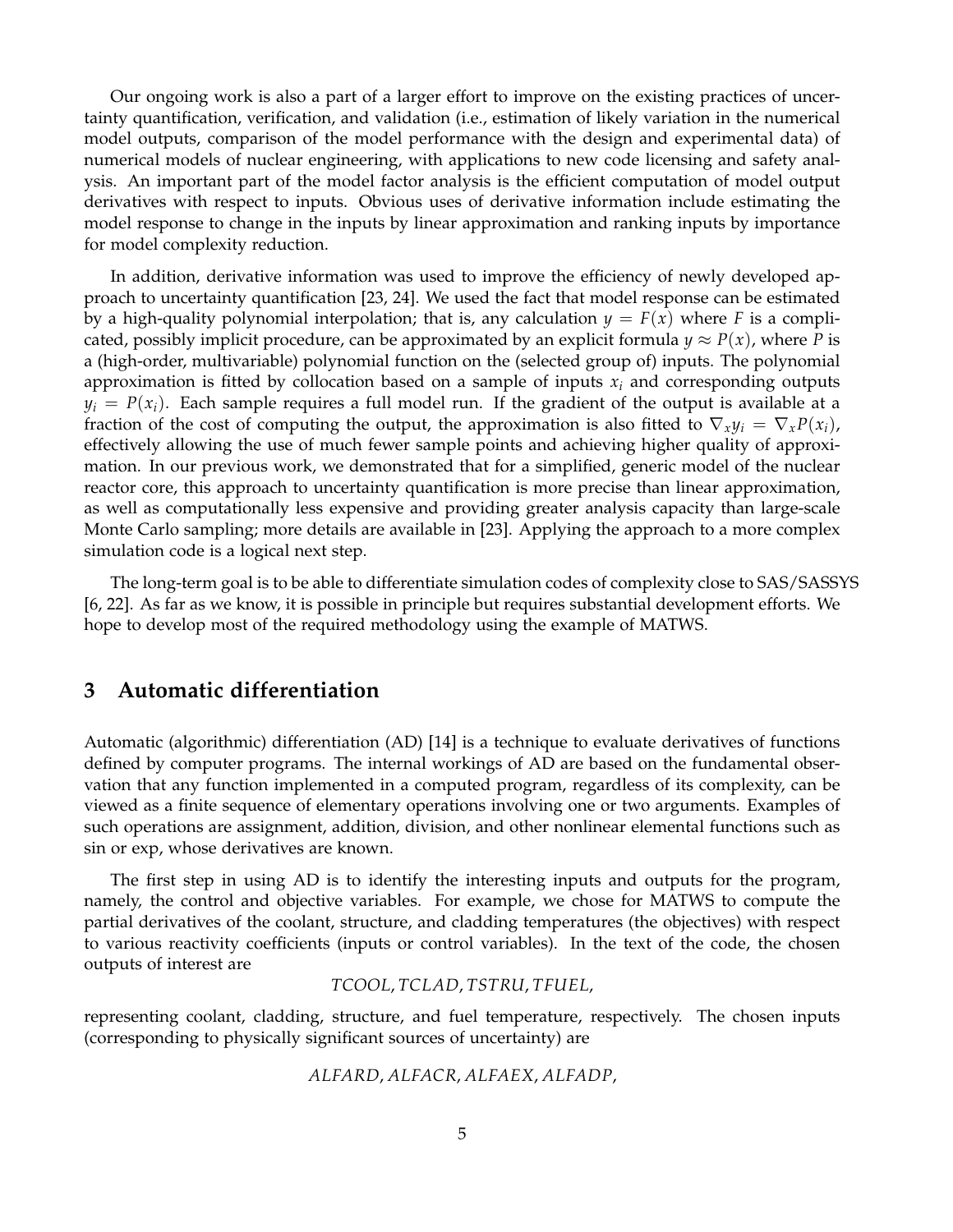standing for radial core expansion, control rod driveline expansion, fuel axial expansion, and Doppler reactivity feedback coefficients, respectively.

Once the controls and objectives have been identified, the AD engine parses the initial program into a sequence of elementary operations and then computes the desired derivatives by using the chain rule of differential calculus.

Suppose that the original program  $P$  (implementing the *forward* model) computes

$$
y = F(x) \tag{1}
$$

where  $y \in \mathbb{R}^m$  are the objectives,  $x \in \mathbb{R}^n$  represent the control variables, and  $F: U \subset \mathbb{R}^n \to V \subset \mathbb{R}^m$ is a differentiable function, at least on the domain of interest (the smoothness assumption).

A kwy concept in AD is that of an *active* variable. Any variable defined inside P that depends on some component of *x* and influences some component of *y* is called an active variable. Conversely, any variables that do not meet this criterion are called *inactive*. No derivatives are computed for inactive variables.

AD can be implemented in two ways. One is through operator overloading, which uses specific language features that allow the usual operators such as  $+$ ,  $/$ ,  $-$  to be redefined for certain variable types. For every active variable x defined in  $P$ , a new variable of active type is defined that contains both the value of *x* and its derivative. Both the original variable and its derivative are propagated simultaneously with the help of the overloaded operators. The main advantage of AD through operator overloading is that the program remains almost unchanged, since all the derivative enhancements are done at compilation time. The only changes required in most cases are redefining the active variables to be of the composite type and initializing the right derivative values for the desired inputs. However, since Fortran 77 does not allow operators to be overloaded, we will not discuss this approach here. Important drawbacks of this approach to AD are the computational overhead of operator overloading, which increases the runtime of the program, and the fact that the reverse mode of AD (see below) is cumbersome to implement using this approach.

Another way of implementing AD is as a source-to-source transformation process. Given  $\mathcal{P}_t$ AD tools such as ADIFOR [5], TAMC/TAF [9, 8, 10], OpenAD [28], and TAPENADE [18] yield an enhanced program  $\mathcal{P}'$  that computes the original values as well as their derivatives, using the basic chain rule from differential calculus. Thus, the new program is enhanced with suitable data structures and operations to calculate and store the derivatives of the objectives with respect to the control variables.

Automatic differentiation has two basic *modes*, which refer to the directions in which the partial derivatives are propagated in the differentiated program.

Let us first examine how AD propagates derivatives in the *forward mode*. If we view the original program  $P$  as a sequence of  $k$  elementary statements (this is the viewpoint of the AD engine itself), then we can write (1) as

$$
y = F_k(F_{k-1}(F_{k-2}(\ldots F_1(x)\ldots)))\,,\tag{2}
$$

where  $F_1$ , ...  $F_k$  are elementary vector functions (their components are  $+$ , sin, exp, etc.), whose derivatives are known. Clearly

$$
F := F_k \circ F_{k-1} \circ \ldots \circ F_1(x) .
$$

Then, upon invocation of forward mode AD, we obtain  $P'$ , which computes, together with (2), the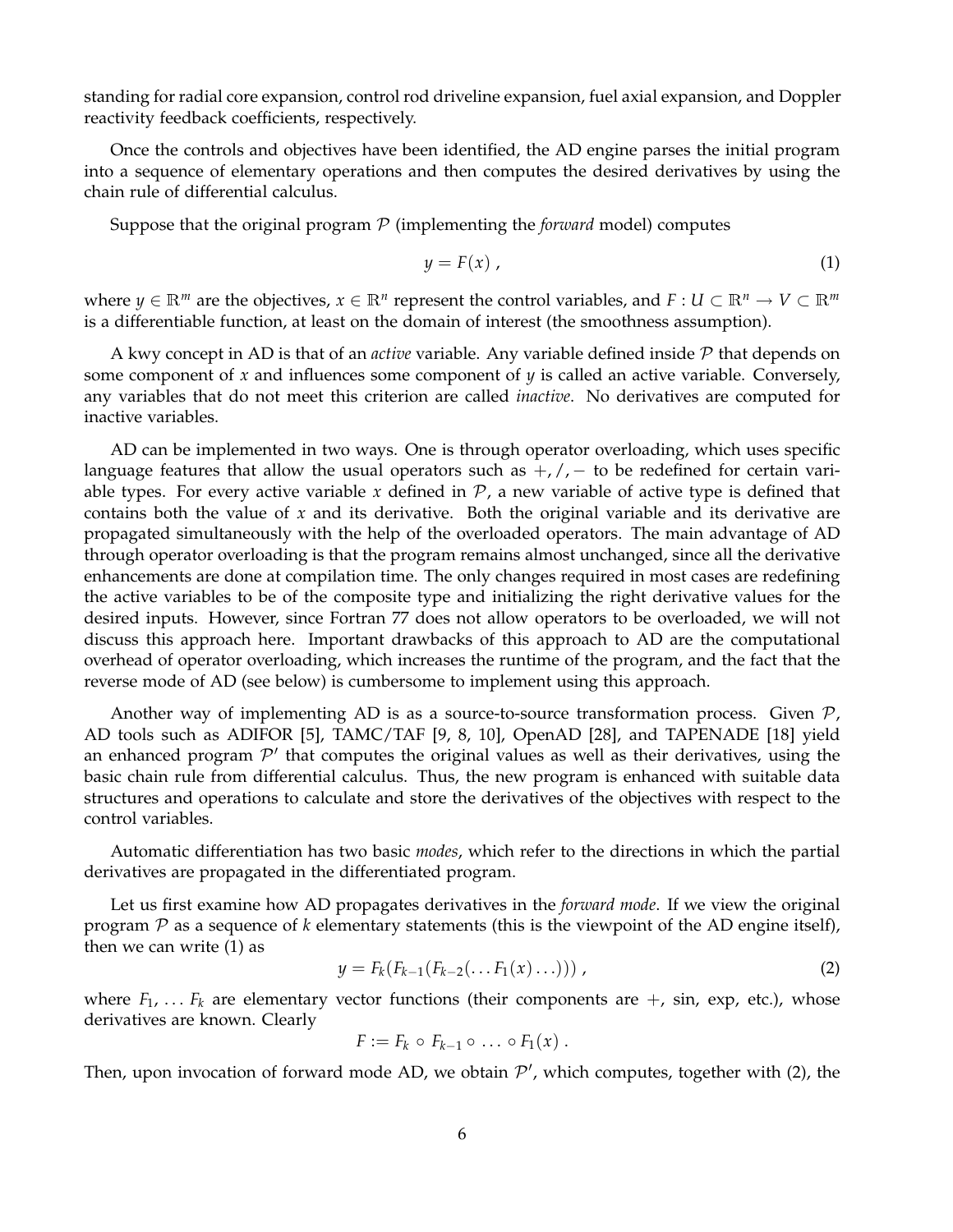directional derivative

$$
\dot{y} = \frac{\partial F_k}{\partial F_{k-1}} \cdot \frac{\partial F_{k-1}}{\partial F_{k-2}} \cdot \ldots \cdot \frac{\partial F_1}{\partial x} \cdot \dot{x}
$$
\n(3)

for an arbitrary *seed* vector  $\dot{x} \in \mathbb{R}^n$ .

The *reverse mode* (also known in the literature as the *adjoint mode*) of AD reverses the control flow of the original program  $P$ . Hence,  $P'$  computes the directional derivative

$$
\bar{x}^T = \bar{y}^T \left(\frac{\partial F_1}{\partial x}\right)^T \cdot \ldots \cdot \left(\frac{\partial F_{k-1}}{\partial F_{k-2}}\right)^T \cdot \left(\frac{\partial F_k}{\partial F_{k-1}}\right)^T \tag{4}
$$

for a user-chosen adjoint seed vector  $\bar{y} \in \mathbb{R}^m$ . We note that the elements of the Jacobians of the local transformations are called *elementary partial derivatives*.

For the sake of concreteness, let us consider a small example and highlight the differences between the two modes of (source-to-source) AD. Suppose  $x \in \mathbb{R}^2$ ,  $y = F(x) = F_2 \circ F_1(x) = \exp(x_1 \cdot x_2)$ and  $P$  reads

$$
z = x_1 \cdot x_2
$$
  
\n
$$
y = \exp(z).
$$
 (5)

Then the forward mode yields  $\mathcal{P}'$ :

$$
\dot{z} = \frac{\partial z}{\partial x_1} \dot{x}_1 + \frac{\partial z}{\partial x_2} \dot{x}_2 = x_2 \dot{x}_1 + x_1 \dot{x}_2
$$
\n
$$
z = x_1 \cdot x_2
$$
\n
$$
\dot{y} = \frac{\partial y}{\partial z} \dot{z} = \exp(z) \cdot \dot{z}
$$
\n
$$
y = \exp(z) .
$$
\n(6)

Similarly, the program produced by adjoining  $P$  looks as follows:

$$
z = x_1 \cdot x_2
$$
  
\n
$$
y = \exp(z)
$$
  
\n
$$
\overline{z} + \overline{z} = \exp(z) \cdot \overline{y}
$$
  
\n
$$
\overline{x}_1 + \overline{z}_2 \cdot \overline{z}
$$
  
\n
$$
\overline{x}_2 + \overline{z}_1 \cdot \overline{z}
$$
  
\n(7)

It is now apparent that

$$
\dot{y} = \frac{\partial F}{\partial x} \dot{x} \tag{8}
$$

and

$$
\bar{x}^T = [\bar{x}_1 \ \bar{x}_2] = \bar{y} \frac{\partial F}{\partial x} \,. \tag{9}
$$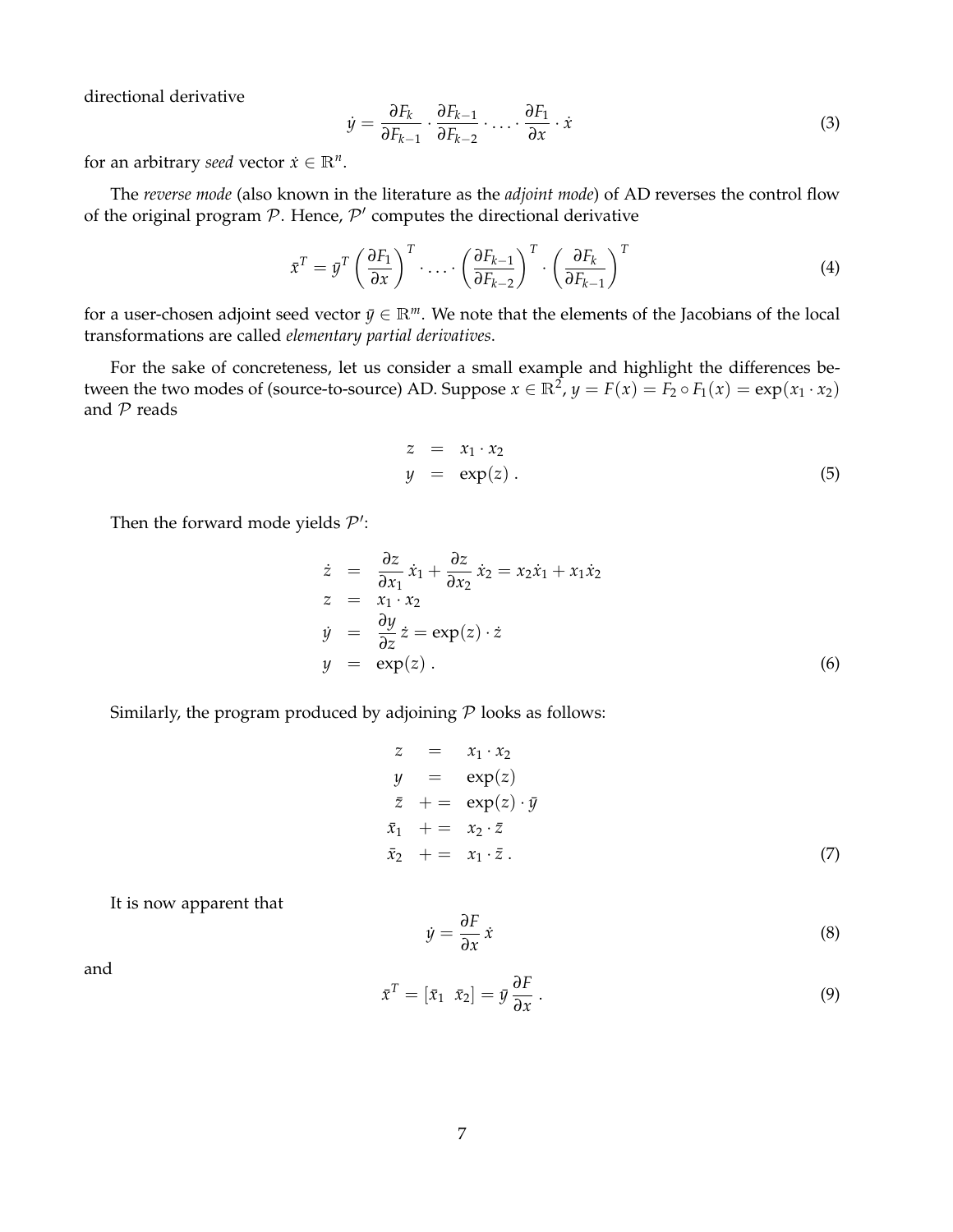#### **3.1 Complexity of forward vs. reverse mode**

A simple dimensional analysis of (3) vs. (4) reveals that forward-mode differentiation is preferable when  $m \gg n$ , while the reverse mode is the better choice when the number of control variables is much larger than that of the objectives (i.e.,  $n \gg m$ ). The latter case is found, for example, in aerodynamic optimization [11] or in ocean modeling [19, 7], where one may consider thousands to millions of control variables, but only a small number of objective functionals. In the case where  $m \approx$ *n*, the forward mode usually proves more economical, since it avoids issues such as checkpointing [16] or forward trajectory recomputations.

Note that, for nonlinear models (i.e., nonconstant local Jacobians), the adjoint mode requires either the storage or the recomputation of several forward model variables. The reason is that the control flow of  $P$  is reversed upon adjoint differentiation. For nonlinear  $F$ , the evaluation of the elementary partial derivatives in  $\partial F_{i+1}/\partial F_i$  requires the values of intermediate variables computed by  $F_i$ (inside  $P$ ). Hence, the values of these variables must be either taped and restored (this checkpointing [14] comes at the expense of an increased memory/disk footprint for  $\mathcal{P}'$ ) or recomputed on the fly when needed (leading to an increased runtime for  $\mathcal{P}'$ ). By default, OpenAD stores intermediate values inside memory buffers (also called tapes). The default behavior of TAMC is to recompute all forward variables and use them as needed, but this can be customized by introducing tape directives [8].

Assuming the computational cost of a forward simulation is C*F*, Griewank [14] gives an encouraging upper bound for the cost of one adjoint simulation:

$$
\mathcal{C}_A \leq 5 \times \mathcal{C}_F \,. \tag{10}
$$

Further reductions are usually achieved in practice by judicious checkpointing and compiler optimizations, which can lower the cost of computing a function gradient ( $m = 1$ ) to around  $2 \times C_F$ . The advantage over the finite-difference method, whose cost is roughly  $(n + 1) \times C_F$ , is evident.

#### **3.2 Vector mode**

There is also a way to efficiently compute submatrices of the Jacobian *∂F*/*∂x*. Using the notation in (1), one can describe the behavior of the vectorized AD modes as follows. Given a seed matrix  $\dot{X} \in \mathbb{R}^{n \times k}$ , the *vector forward mode* yields

$$
\dot{Y} = \frac{\partial F}{\partial x} \dot{X},\tag{11}
$$

while the *vector reverse mode* calculates

$$
\bar{X}^T = \bar{Y}^T \frac{\partial F}{\partial x},\tag{12}
$$

from a user-chosen seed matrix  $\bar{Y} \in \mathbb{R}^{m \times k}$ . Using vectorized AD can substantially reduce the overall time needed to calculate the *k* directional derivatives, compared with calculating the derivatives obtained by *k* runs of (3). The reason is that all forward calculations and intermediate variables (such as the arguments of the local Jacobians) are shared and used for all derivative directions at once.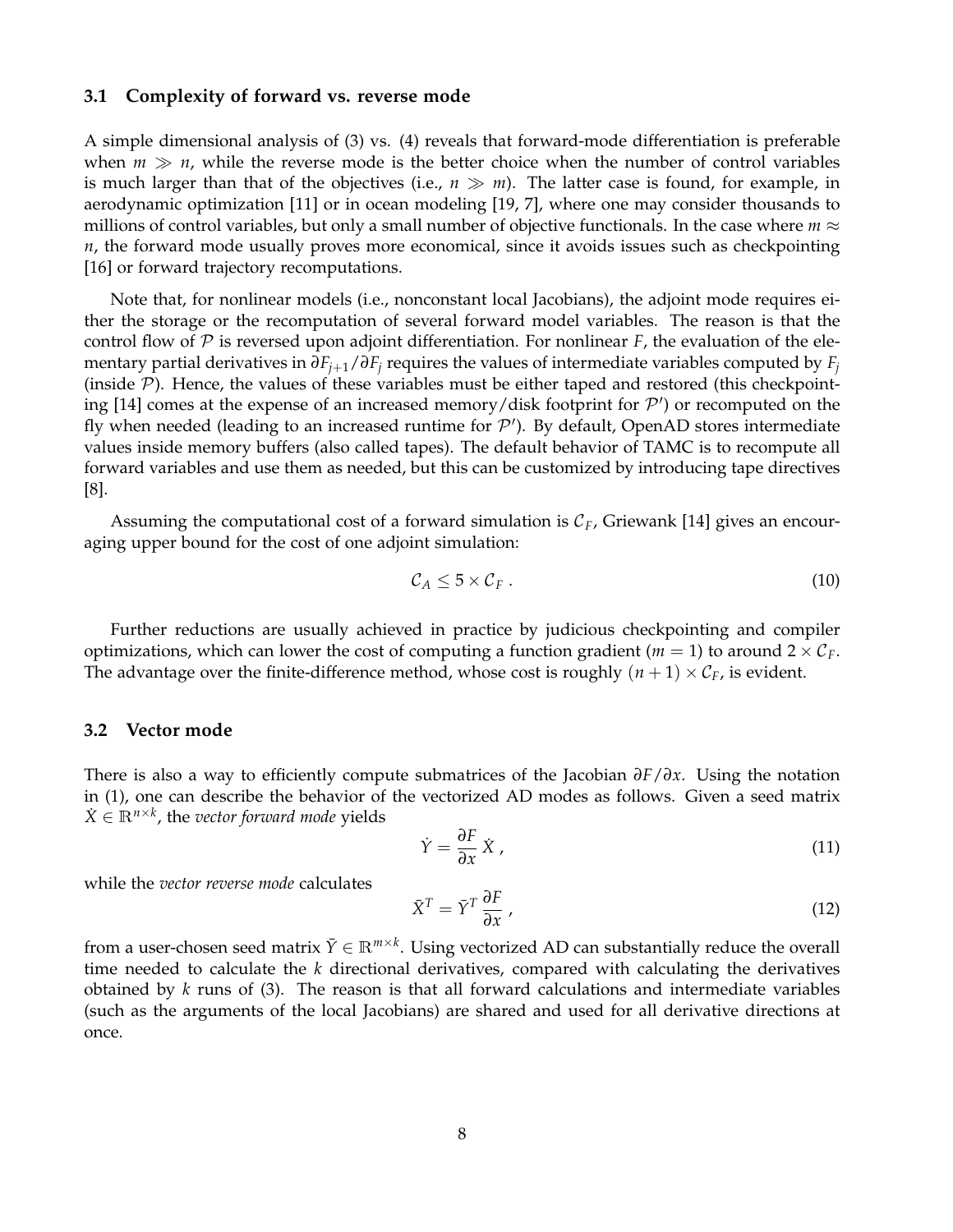### **3.3 Higher derivatives**

Apart from Jacobians or first order directional derivatives, one may wish to compute higher-order derivatives such as Hessians or Taylor series expansions. This is achievable through multiple invocations of AD on  $P$ . For example, a Hessian-vector product can be computed through a forwardover-reverse differentiation. From these second-order directional derivatives, one can reconstruct the whole Hessian tensor, if required. However, the cost of such a calculation can grow rapidly with both *m* and *n* [14].

#### **3.4 Advantages of Automatic Differentiation**

Automatic Differentiation has several advantages over other numerical or symbolic differentiation techniques. The differentiated code is generated automatically, with minimal user intervention prior to the actual differentiation. AD is also flexible, in that it allows the user to choose any subset of inputs and outputs from the existing set in  $\mathcal{P}$ . The derivatives computed by AD can usually be made as accurate as the quantities computed by the original program. Special care is needed with derivatives of iterative solvers [1, 15], however, which usually converge at a slightly slower rate than do the original iterations.

Another important advantage of AD over finite differences is that the AD derivatives do not suffer from truncation errors or catastrophic cancellation. Moreover, unlike symbolic differentiation, AD does not lead to expression blow-up [13].

Explicit and implicit Runge-Kutta integration methods of arbitrary order are known to be convergent under automatic differentiation [25]. Moreover, their differentiated versions retain the order of accuracy of their original counterparts. Linear multistep methods (LMMs) do not preserve consistency under adjoining, in general. However, the discrete adjoints of LMMs do converge to the adjoint ODE solution at the initial time, and with the same order of accuracy as the original linear multistep method [26].

# **4 Code preprocessing**

The MATWS source code consists of  $\approx$  10k lines of Fortran 77, The following programming features make the application of AD to such code difficult.

- CPU-dependent (therefore nonportable) sections in the code
- Old, deprecated, or non-standard language constructs
	- **–** The Fortran EQUIVALENCE construct causes the automatic code analysis to be less precise in retaining conservative correctness; consequently, the derivative code becomes less efficient.
	- **–** COMMON blocks (replaced in the newer Fortran standards by module variables) do not allow a default initialization of active type variables that is convenient and fast for the adjoint mode of automatic differentiation.
	- **–** Subroutines that have variable number of parameters; in the newer Fortran standards this issue is addressed by optional dummy arguments and calls with name lists.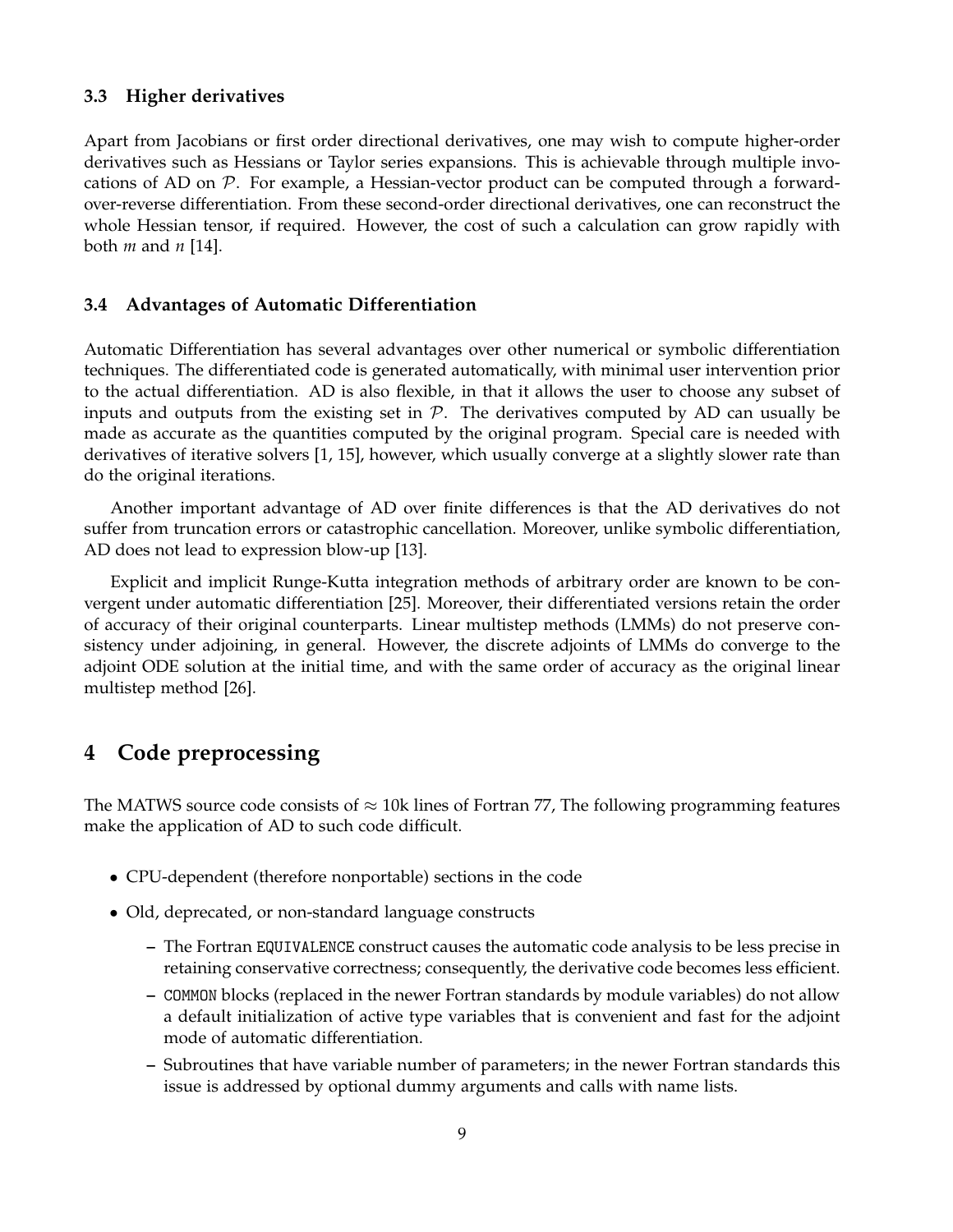**–** Direct memory references, variable offset computations, and memory copy operations are difficult or impossible to address in the code analysis without leading to a significant loss of precision while attempting to retain conservative correctness; consequently, the derivative code will becomes less efficient.

ADIFOR requires standard Fortran 77 code, so one cannot have the aforementioned nonstandard constructs, such as common blocks with the same name but different lengths, or subroutine calls with variable number of arguments. Several modifications are needed before running ADIFOR:

- Remove CPU or OS dependent code sections, variable address computations, system calls, and the like. These do not play a role when computing derivatives of output quantities, and are used used for input and output formatting, for obtaining user names, user IDs, and so on.
- Define one subroutine for each call as needed (since subroutines with a variable number of arguments are not supported). There remains an issue with subroutines whose stack variables have persistent state (i.e., SAVE variables, which include all variables that are declared with an initial value), because a duplication of the subroutines means that there is no consistent persistent state between the subroutine duplicates. To bypass this problem, one could move all those variables into a special common block that is shared between the subroutine duplicates in question, but their values then would need to be initialized by some separate routine to be called at the beginning of the program.
- Rename common blocks with inconsistent sizes between subroutines. We also enforced strong typing in nonactive subroutine calls (e.g. call  $f \circ (x)$ ) through explicit casts to a temporary variable and copying back of the value where needed and appropriate, i.e.  $t = DBLE(x)$ ; call  $foo(t)$ ;  $x=INT(t)$ . Because type mismatches are inherently unsafe and this modification is trying to add some type safety, one has to first ascertain the intention of the call to yield the desired effect in a type safe fashion.

## **4.1 Fortran EQUIVALENCE statements**

An EQUIVALENCE statement is used to specify several variables that share the same memory storage. It is a relic from the epoch before virtual memory management (some sort of memory management technique was needed to save memory space). The AD tools support EQUIVALENCEs at varying degree typically by generating the corresponding EQUIVALENCE statements for the tangent derivatives. Thus, those derivatives will share the same memory storage, mirroring the relationship between the forward model variables.

MATWS uses EQUIVALENCE statements for two purposes:

- I/O procedures. The EQUIVALENCEs are used to define variables that point to the beginning of a COMMON block. Then, using the intrinsic LOC function, the program computes the length of the common block in bytes. These length variables (NOINTC and NOFLTC) are used when reading the input file chunk by chunk in the temporary buffers. The AD engine is oblivious to this read-in procedure.
- Initializing constant-element arrays. Several constant element arrays of the same size share the same memory space (thus, their contents are identical). If the variables in question are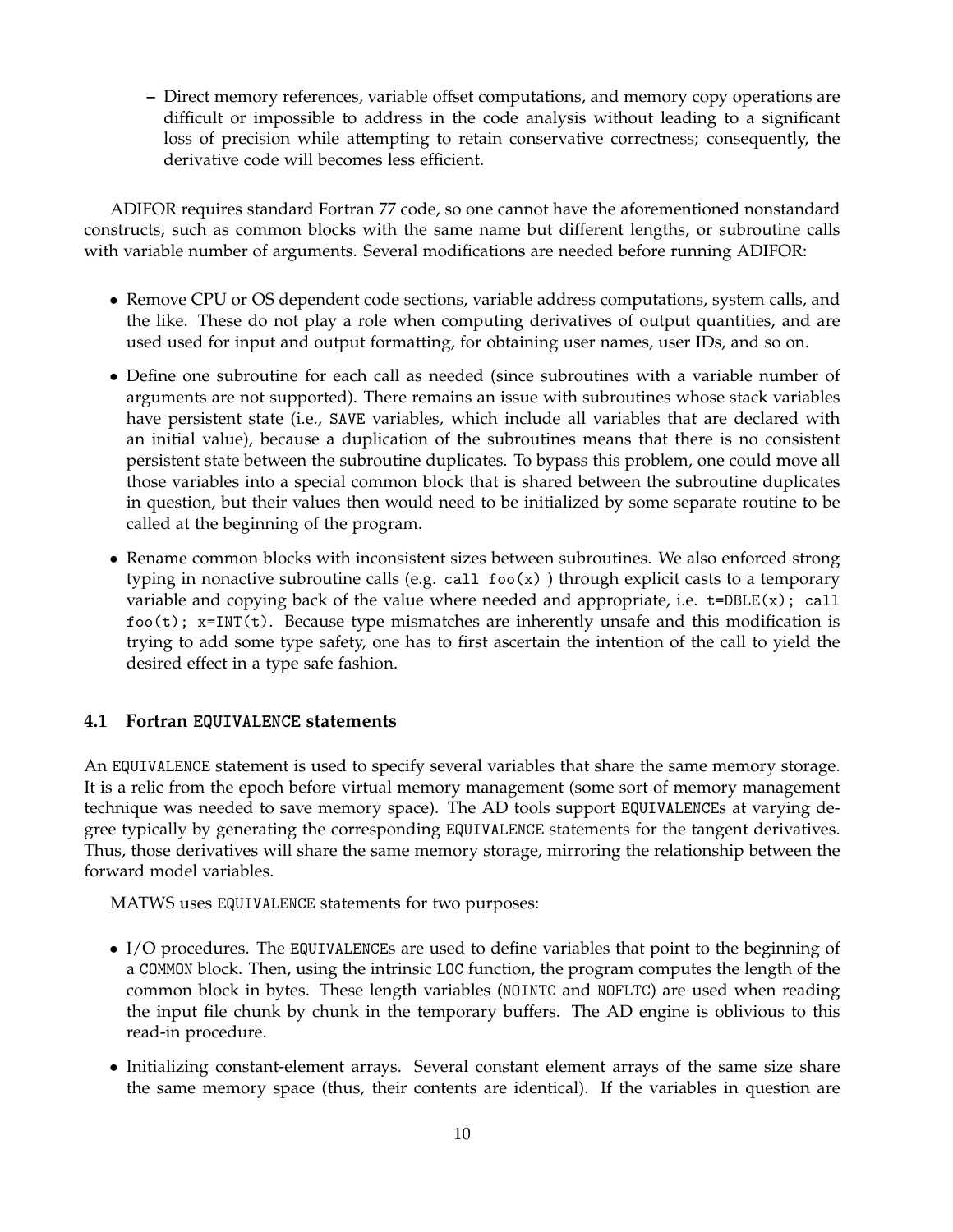active, then one should replace the EQUIVALENCEs by simple array allocations and element-wise assignments (or vector assignments in Fortran 90).

### **4.2 Direct-memory copy operations**

The AD engine cannot differentiate arithmetic operations (such as assignments or addition and subtraction) which are performed through direct memory access (e.g., using something like the nonstandard intrinsic LOC function to get the beginning address and offset of a given array). One needs to rewrite these code sections in terms of explicit array operations, if they involve active variables.

### **4.3 Fortran COMMON blocks**

All the aforementioned AD tools support common blocks. Suitable common blocks will be defined for the tangent linear and adjoint variables upon differentiation. For example, if  $P$  contains

COMMON /ABLOCK/ A DOUBLE PRECISION A(2)

and A is an active variable, then  $\mathcal{P}'$  will contain something similar to the following.

COMMON /DABLOCK/ dA DOUBLE PRECISION dA(2)

or with OpenAD

COMMON /DABLOCK/ dA type (active) :: dA(2)

### **4.4 Implicit typing and statement functions**

All tools support the IMPLICIT statement. TAMC/OpenAD will define all variables explicitly in the differentiated code  $\mathcal{P}'$ . ADIFOR will mirror the definitions in the original program  $\mathcal{P}$ .

OpenAD does not yet support statement function definitions. Hence, such definitions must be recoded into explicit function or subroutine definition before invoking the OpenAD script. For example, MATWS contains the following statement function definition inside subroutine INIT.

```
DOUBLE PRECISION TSL(8)
DOUBLE PRECISION P, H
     ...
TSCFUN(P,H) = (TSL(1)+H*(TSL(2)+H*(TSL(3)+H*TSL(4))) + P*(TSL(5) +H*(TSL(6)+H*(TSL(7)+H*TSL(8))))-32.D0)*(5.D0/9.D0) + 273.D0
     ...
TGUESS=TSCFUN(PWAVEP,HGUESS)
```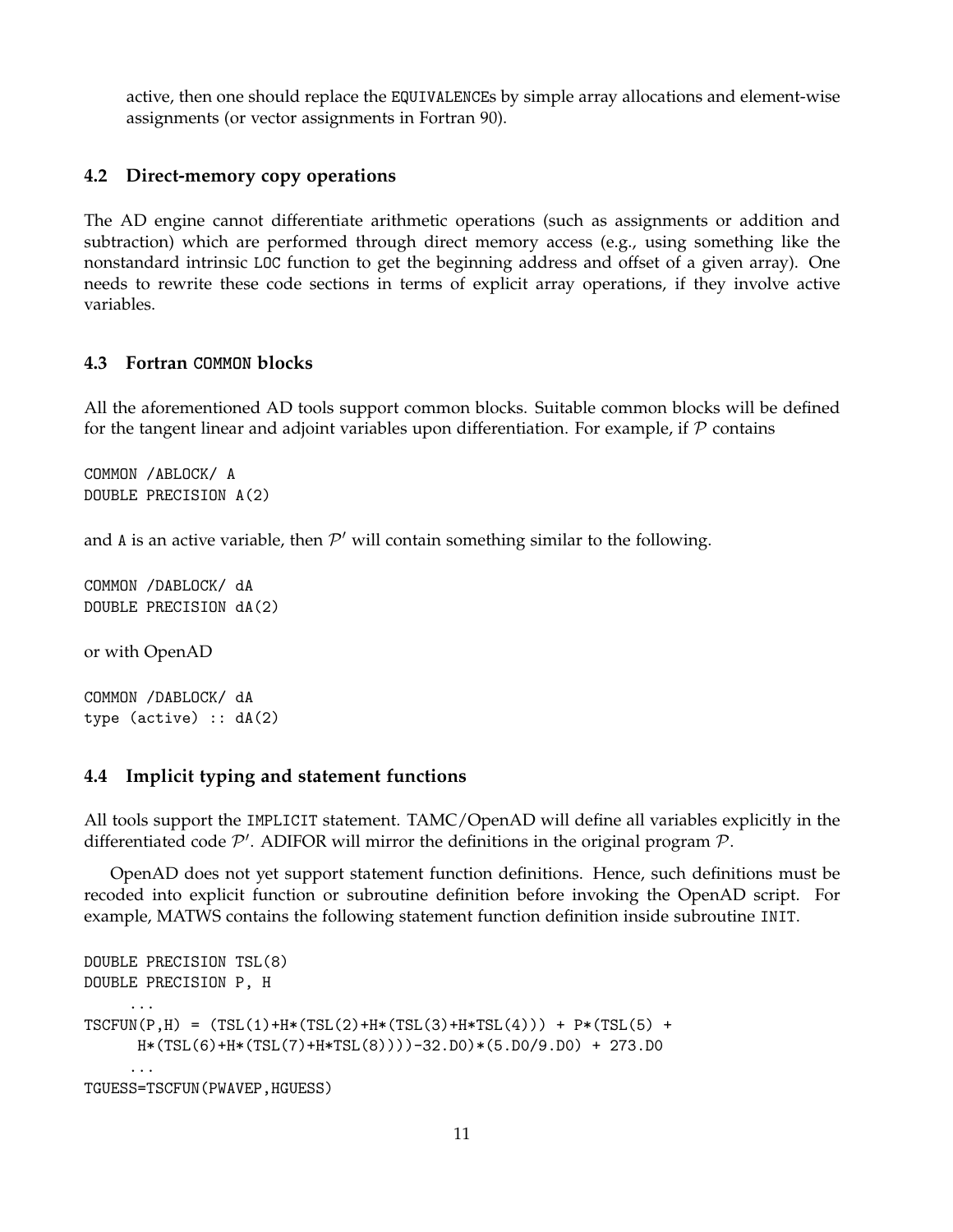Before OpenAD is run on this code, one must transform this implicit definition into a subroutine definition.

```
SUBROUTINE TSCFUN(P,H,RES_TSCFUN)
DOUBLE PRECISION P
DOUBLE PRECISION H
DOUBLE PRECISION RES_TSCFUN
...
RES_TSCFUN = (TSL(1)+H*(TSL(2)+H*(TSL(3)+H*TSL(4))) + P*(TSL(5)+H*(TSL(6)+H*(TSL(7)+H*TSL(8))))-32.D0)*(5.D0/9.D0) + 273.D0
END SUBROUTINE TSCFUN
...
```
Note that statement functions are deprecated in the newer Fortran standards.

### **4.5 Validation of the modified code**

We acknowledge the concern that the changes performed on the code before the AD tools become applicable may put the validity of the simulation in question. In many numerical simulations one can observe numerical "jitter" caused by changing the hardware platform, the compiler, or compiler optimization level without actually changing the source code. It is necessary to verify that the code that has been modified according to the above description produces output that is within an acceptable tolerance from the original. Some of the necessary modifications address programming techniques that are considered inherently unsafe, thus increasing the portability and maintainability of the code.

The Fortran 90 version of MATWS has been validated against the original Fortran 77 code by comparing outputs corresponding to the nominal input values. Outputs from both programs were found to be identical. We have not yet validated output consistency for the perturbed inputs that are used in the finite-difference approximations. However, we expect those to be the same for both code versions. We also note that ADIFOR was able to differentiate the original Fortran 77 code after some minor modifications done to inactive functions. Since the ADIFOR derivatives in Table 1 agree remarkably well with both finite differences and the rest of the AD tools, we are confident that the results of the differentiation are indeed correct as given.

# **5 Code postprocessing**

We have not encountered implementation issues that definitely require code postprocessing. We find it helpful, however, to develop methodology at an abstract level.

If the model is successfully passed through the automatic differentiation tools but the derivative values and a finite-differences check do not converge, the augmented code can be analyzed for nondifferentiable routines. Where necessary one may modify the source code to smoothen or otherwise correct the nondifferentiability before reapplying AD. The AD-generated derivative values are correct up to machine precision and at nondifferentiable points still can produce an element of the generalized gradient. We note, however, that certain programming constructs have unintended side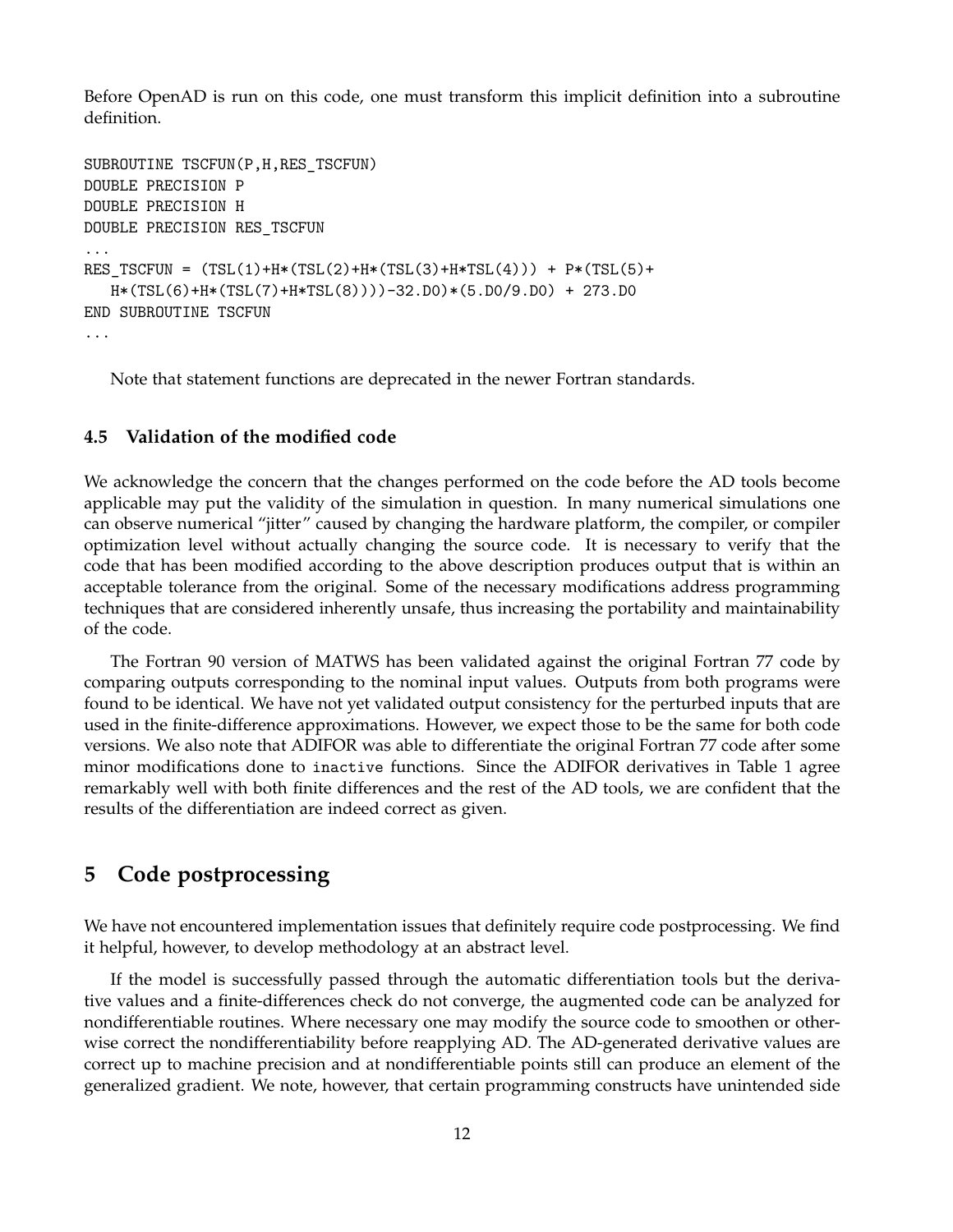effects on the derivative computation. Among these are branching, table lookups, and conversion between floating-point values and integers. The AD community has accumulated some experience regarding these constructs and how to detect and treat them.

We formulated a few rules for manual smoothing. If an analytic expression is not smooth, a smooth approximation should be constructed and differentiated (geometrically, the required operation is the rounding of corners in function plots). If there is no analytic expression and the function evaluation consists of a lookup table, a smooth interpolation should be constructed and differentiated (a stepwise function, made smooth by some rounding at the corners, is probably better than a least-squares-fitted polynomial curve). If everything else fails and the procedure does not have an adequate analytic differentiable approximation, a finite-differences approximation should be calculated for this elementary derivative.

Correspondingly, our ideas on resolving incorrect derivative information obtained by AD differentiation of the complete code are as follows:

- Compute partial derivatives for some code sections through finite differences, or provide some smooth (and valid) model approximation. This procedure is easily applicable to the forward mode (but not quite so for the adjoint program). It involves low computational overhead, and is simple to implement once the troublesome derivative code has been identified (e.g., can isolate that code in a subroutine). The steps are as follows:
	- 1. Differentiate the code in its original form.
	- 2. Identify the sections of code that are non-smooth or contain spurious AD derivatives.
	- 3. Isolate that piece of code in subroutines if possible (just for convenience).
	- 4. Replace the code with a smooth approximation of the original model, or compute the necessary partial derivatives through finite differences.
- Compute the derivative, not at the current point in parameter space, but at a number of nearby points. Build a smooth interpolation.
- If a derivative iteration does not converge, increase the number of iterations and/or modify the convergence criterion to explicitly take the derivatives into account. This process involves low development cost.
- If there is a control structure switching between algebraic expressions, either ignore it, or build a smooth interpolation based on points away from the switch.
- For derivative iterations, increase the number of iterations, and/or modify the convergence criterion to take into account the derivatives.

# **6 Checking for derivative correctness**

We verify the automatic differentiation results using finite differences. Recall that  $P$  computes  $y =$ *F*(*x*). Then, for a suitably chosen step size *h* and any direction *x*˙ (assuming *F* is sufficiently smooth at *x*), the following Taylor approximation holds:

$$
F(x + h\dot{x}) - F(x - h\dot{x}) \approx 2h \cdot \left(\frac{\partial F}{\partial x}(x)\dot{x}\right) \,. \tag{13}
$$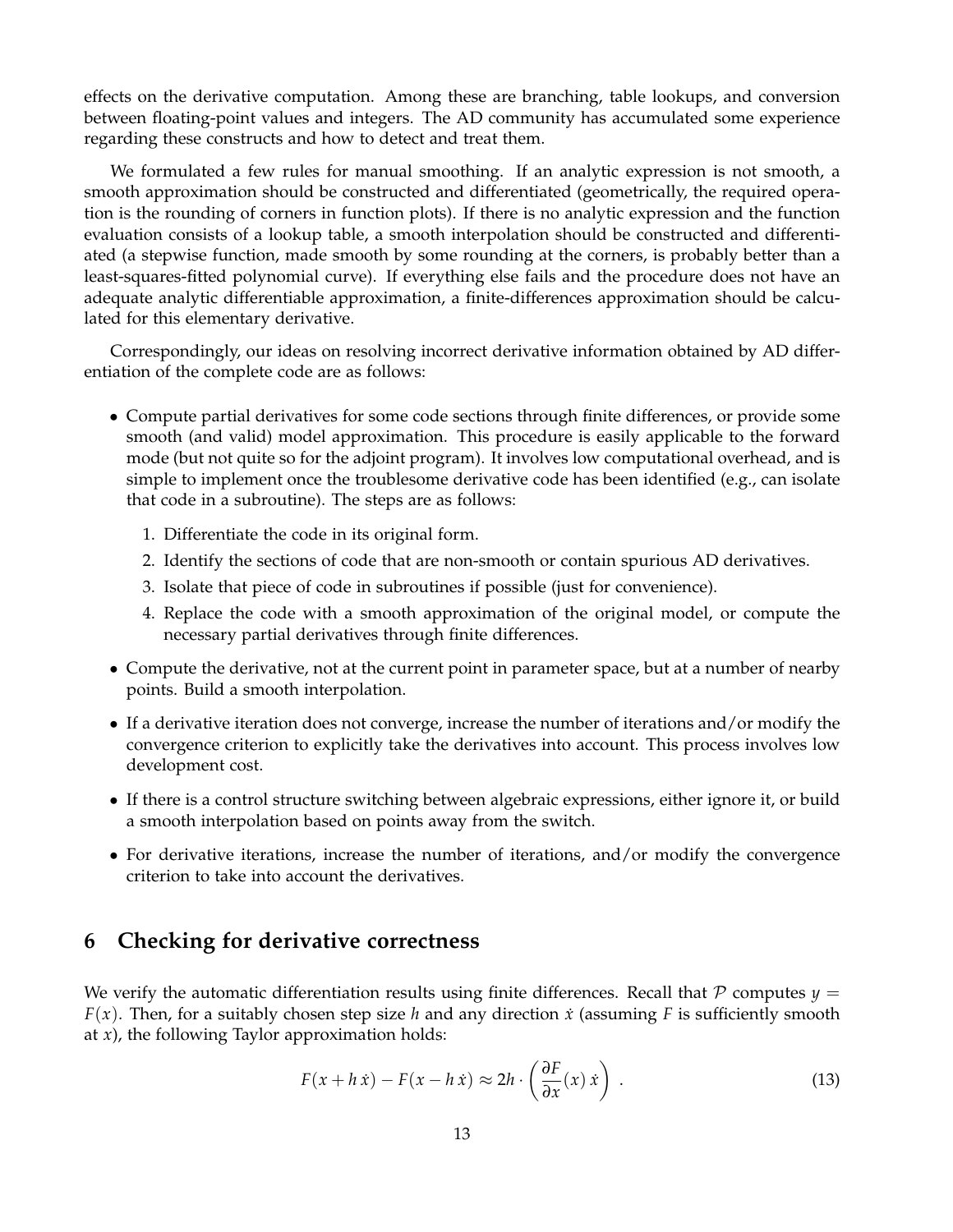| Software              | dTCOOL<br>$\overline{dAI.FARD}$ | dTSTRU<br>$dAI$ FARD | dTCLAD<br>dAI.FARD | dtfuel.<br>$dAI$ FARD |  |  |  |  |
|-----------------------|---------------------------------|----------------------|--------------------|-----------------------|--|--|--|--|
| <b>ADIFOR</b>         | 17468.4511373                   | 17468.3752648        | 17639.4606974      | 18312.5474227         |  |  |  |  |
| OpenAD                | 17468.4511372                   | 17468.3752647        | 17639.4606974      | 18312.5474227         |  |  |  |  |
| TAMC.                 | 17468.4511392                   | 17468.3752667        | 17639.4606995      | 18312.5474248         |  |  |  |  |
| Complex approximation | 17468.4511372                   | 17468.3752647        | 17639.4606974      | 18312.5474226         |  |  |  |  |
| Finite differences    | 17468.4315994                   | 17468.3557532        | 17639.4409493      | 18312.5269537         |  |  |  |  |

Table 1: Comparison of different estimates for the derivatives

The directional derivative in the right-hand side of this expression is computed through AD; the left-side uses a central difference scheme requiring two model runs (once the optimal perturbation *h* has been found).

The derivatives can also be computed by using a complex-step derivative approximation procedure. This approach is based on a simple result from complex analysis:

$$
\frac{\partial F}{\partial x} \approx \frac{Im\left[F(x+th)\right]}{h} \,. \tag{14}
$$

Since there is no possibility of catastrophic cancellation, one can take *h* smaller than machine epsilon and get accurate derivative approximations. In Table 1, we show a typical comparison of derivative values, for a single input and a few outputs of interest. In general, for the previously selected inputs and outputs of interest, the numerical tests consistently show agreement (with the relative error of 0.01% or better). Note that, before attempting (14), some preprocessing of the forward simulation code is required (see [20] for guidance and tools).

We note that the validation process is not complete. We were able to locate one output variable (*AMPI* in the code) for which the finite-differences derivative disagrees with the AD estimation (by a factor of exactly 100, which may indicate scaling in the input, or in the output, that our finite differences procedure does not process correctly). We hope to resolve all such issues through the use of tracing tools; familiarity with the meaning of each variable may also help.

# **7 Conclusions**

We conclude this report with a perspective on the future of the project and the related efforts. Much of our understanding is based on recent discussions with the AD development community.

In an ideal situation, the tools of automatic differentiation should be applied only to structured codes. There are strong suggestions that any new code should be developed with automatic differentiation in mind, perhaps even simultaneously with its AD-augmented version. If that were to become a standard, effectively all new software would be capable of outputting its own sensitivity information, with minimal additional effort. In our field of study, however, the codes of interest are likely to have old, unstructured, components sometimes without comprehensive documentation and without general permissions to modify the code. The only allowed invasion into the code's structure is at the postprocessing stage, where we can replace the functions automatically developed to output derivatives by smooth, or more precise forms.

Nevertheless, the significance of the widely known issues with applying automatic differentiation to codes with significant legacy base may be exaggerated. Such commonly identified difficulties with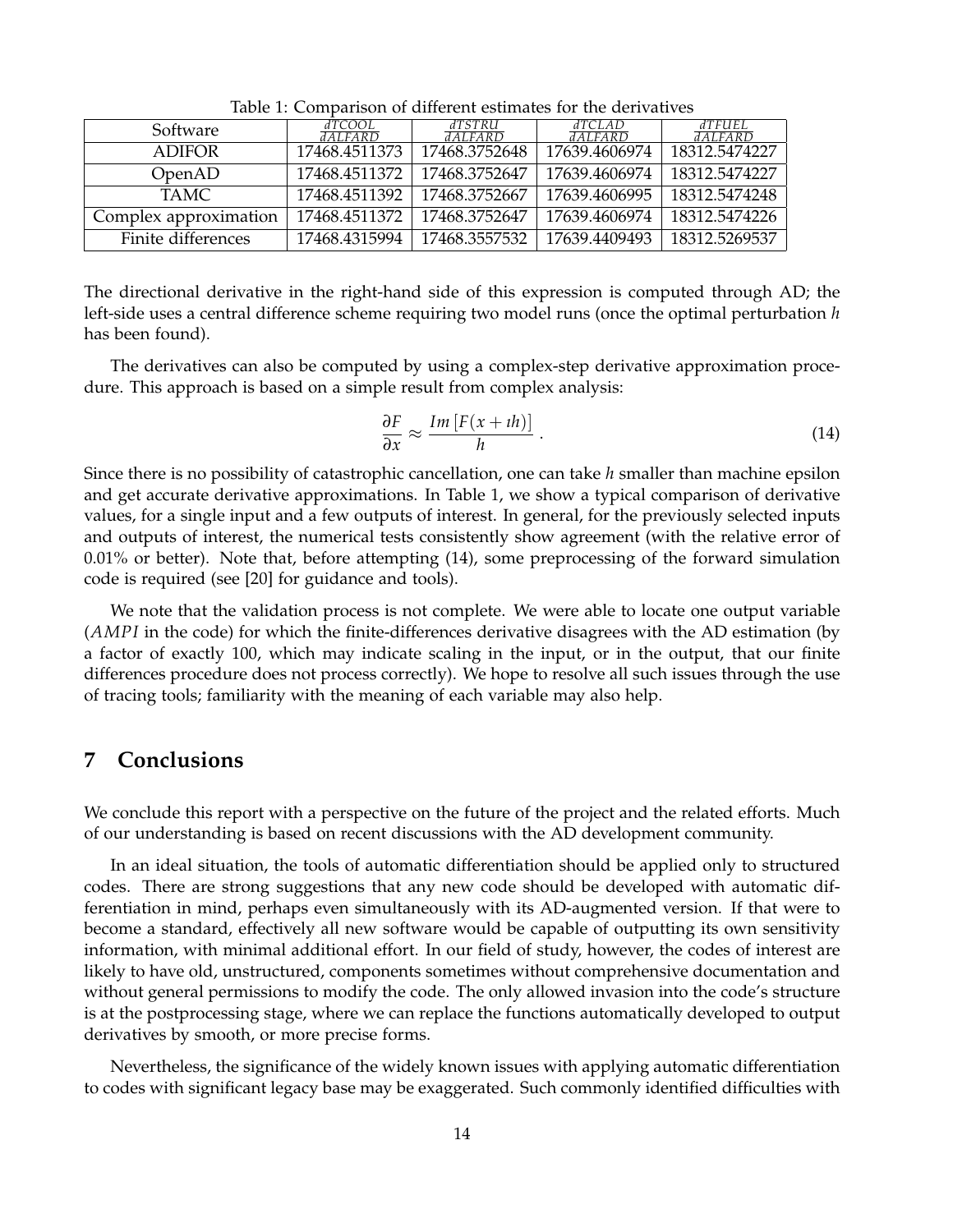Fortran program structures (flow control operators, equivalences, common blocks) are handled nicely by the existing tools. Once we demonstrate that our complicated example may also be differentiated in the adjoint mode, our next goal is to apply tracing tools to identify nondifferentiable segments of the codes and to develop widely applicable methodology for constructing and debugging ADaugmented versions of (almost) any code. In the long term, we would also like to achieve complete, automatic validation of AD results.

#### **Acknowledgments**

We would like to thank Andrew Lyons and the rest of the AD team in Mathematics and Computer Science Division, Argonne, for their continuous help with OpenAD. This work was supported by the Office of Advanced Scientific Computing Research, Office of Science, U.S. Department of Energy, under Contract DE-AC02-06CH11357.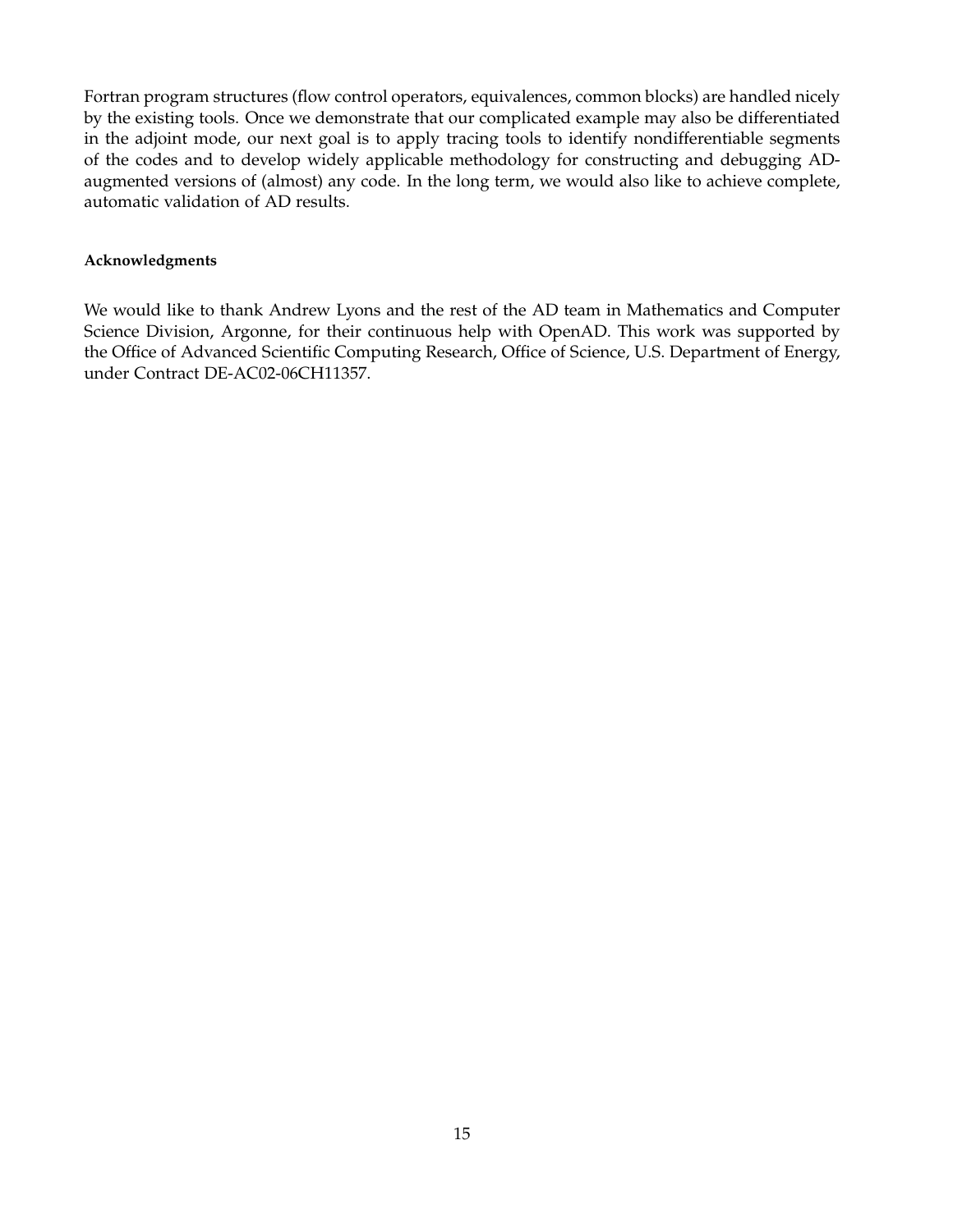# **References**

- [1] T. Beck, *Automatic differentiation of iterative processes*, in ICCAM'92: Proceedings of the Fifth International Conference on Computational and Applied Mathematics, Amsterdam, The Netherlands, 1994, Elsevier Science Publishers B.V., pp. 109–118.
- [2] C. Bischof, C. Corliss, L. L. Green, A. Griewank, K. J. Haigler, and P. A. Newman, *Automatic differentiation of advanced cfd codes for multidisciplinary design*, Journal of Computing Systems in Engineering, 3 (no. 6) (1992), pp. 625 – 638.
- [3] C. H. Bischof, H. M. Bücker, B. Lang, A. Rasch, and E. Slusanschi, *Efficient and accurate derivatives for a software process chain in airfoil shape optimization*, Future Gener. Comput. Syst., 21 (2005), pp. 1333–1344.
- [4] C. H. BISCHOF, H. M. BÜCKER, AND A. RASCH, *Sensitivity analysis of turbulence models using automatic differentiation*, SIAM J. Sci. Comput., 26 (2005), pp. 510–522.
- [5] C. H. Bischof, A. Carle, P. M. Khademi, and A. Mauer, *The ADIFOR 2.0 system for the automatic differentiation of Fortran 77 programs*, Tech. Report Preprint ANL/MCS–P481–1194, Argonne National Laboratory, 1994.
- [6] F. Dunn and F. Prohammer, *SASSYS LMFFBR systems analysis code*, Math. Comp. Simul., 26 (1984), pp. 23–26.
- [7] F. FANG, M. PIGGOTT, C. PAIN, G. GORMAN, AND A. GODDARD, *An adaptive mesh adjoint data assimilation method*, Ocean Modelling, 15 (2006), pp. 39–55.
- [8] R. Giering, *Tangent Linear and Adjoint Model Compiler, Users Manual 1.4*, 1999.
- [9] R. Giering and T. Kaminski, *Recipes for Adjoint Code Construction*, ACM Trans. Math. Software, 24 (1998), pp. 437–474.
- [10] , *Applying taf to generate efficient derivative code of Fortran 77-95 programs*, Proceedings in Applied Mathematics and Mechanics, 2 (2003), pp. 54–57.
- [11] R. Giering, T. Kaminski, and T. Slawig, *Generating efficient derivative code with taf adjoint and tangent linear euler flow around an airfoil*, Future Gener. Comput. Syst., 21 (2005), pp. 1345–1355.
- [12] L. L. Green, P. A. Newman, and K. J. Haigler, *Sensitivity derivatives for advanced cfd algorithm and viscous modeling parameters via automatic differentiation*, J. Comput. Phys., 125 (1996), pp. 313– 324.
- [13] A. Griewank, *On automatic differentiation*, Tech. Report CRPC-TR89003, Center for Research on Parallel Computation, Rice University, 1989.
- [14] , *Evaluating Derivatives: Principles and Techniques of Algorithmic Differentiation*, SIAM, 2000.
- [15] A. Griewank, C. H. Bischof, G. F. Corliss, A. Carle, and K. Williamson, *Derivative convergence for iterative equation solvers*, Optimization Methods and Software, 2 (1993), pp. 321–355.
- [16] A. Griewank and A. Walther, *Algorithm 799: Revolve: An implementation of checkpointing for the reverse or adjoint mode of computational differentiation*, ACM Trans. on Math. Software, 26 (2000), pp. 19–45.